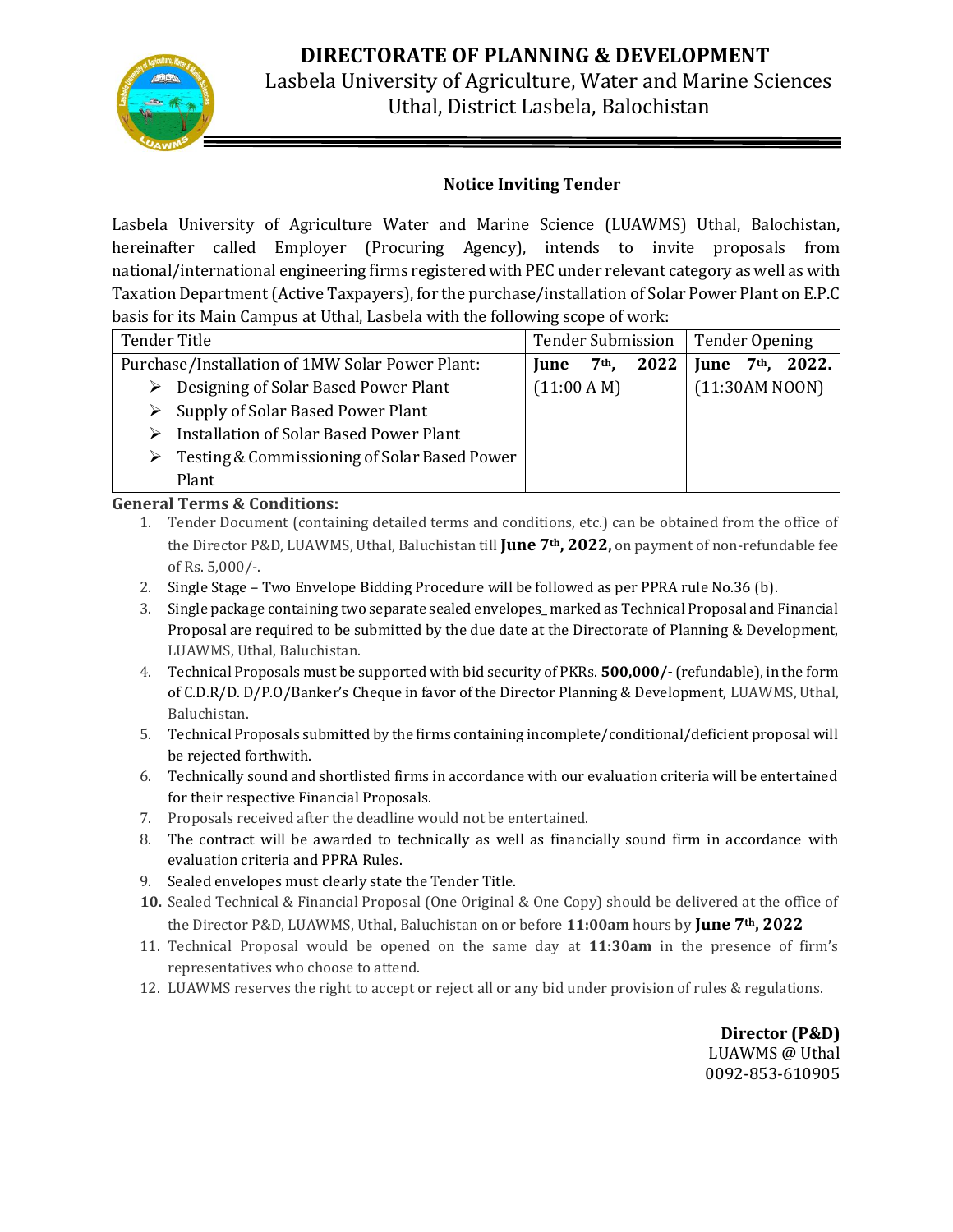

Lasbela University of Agriculture, Water and Marine Sciences Uthal, District Lasbela, Balochistan

# **TENDER DOCUMENT**

# **FOR**

# **DESIGN, SUPPLY, INSTALLATION, TESTING AND COMMISSIONINGOF 1 MW ON GRID SOLAR PV PLANT AT LUAWMS BASED ON EPC MODEL**

**AT**

# **MAIN CAMPUS OF LASBELA UNIVERSITY OF AGRICULTURE WATER AND MARINE SCIENCES, UTHAL LASBELA.**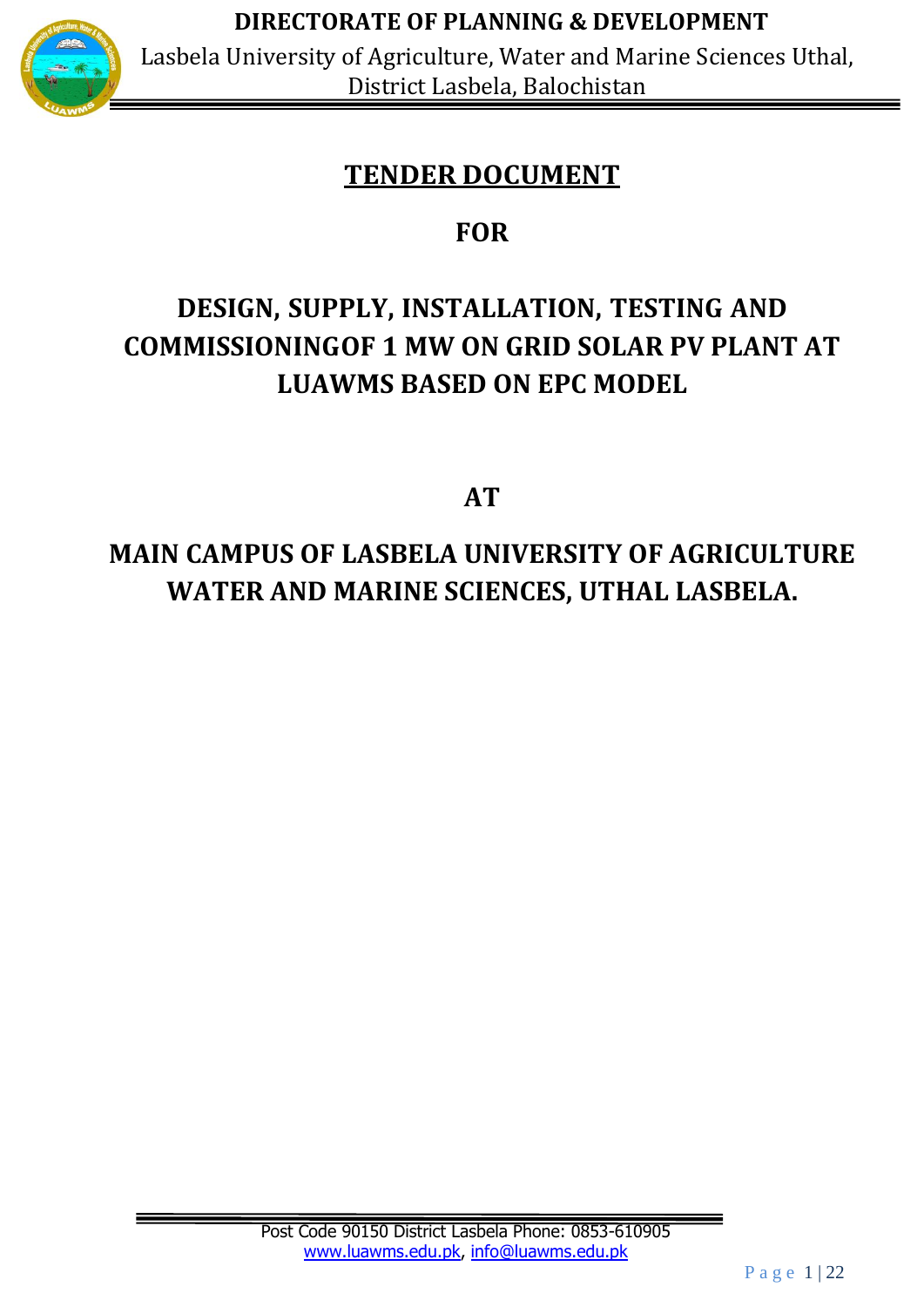

Lasbela University of Agriculture, Water and Marine Sciences Uthal, District Lasbela, Balochistan

## **Introduction**

Lasbela University of Agriculture Water and Marine Sciences, Uthal Lasbela has given a new vision and a distinct meaning to education. At LUAWMS, we are a faculty of professionals dedicated to mentoring our students for their professional lives.

In order to optimally exploit the solar power potential and augment power generation capacity, LUAWMS management is entrusted with the responsibility of promotion and development of renewable energy to the main Campus.

LUAWMS hereby invites companies to participate in the bidding process for procurement of 1000KW Grid Connected Solar PV Power Plant to be installed at Main Campus at LUAWMS-Uthal. The responsibility of the successfulbidder shall be to supply/install Solar Power Plant to the Purchaser as per the terms and conditions of this Tender Document.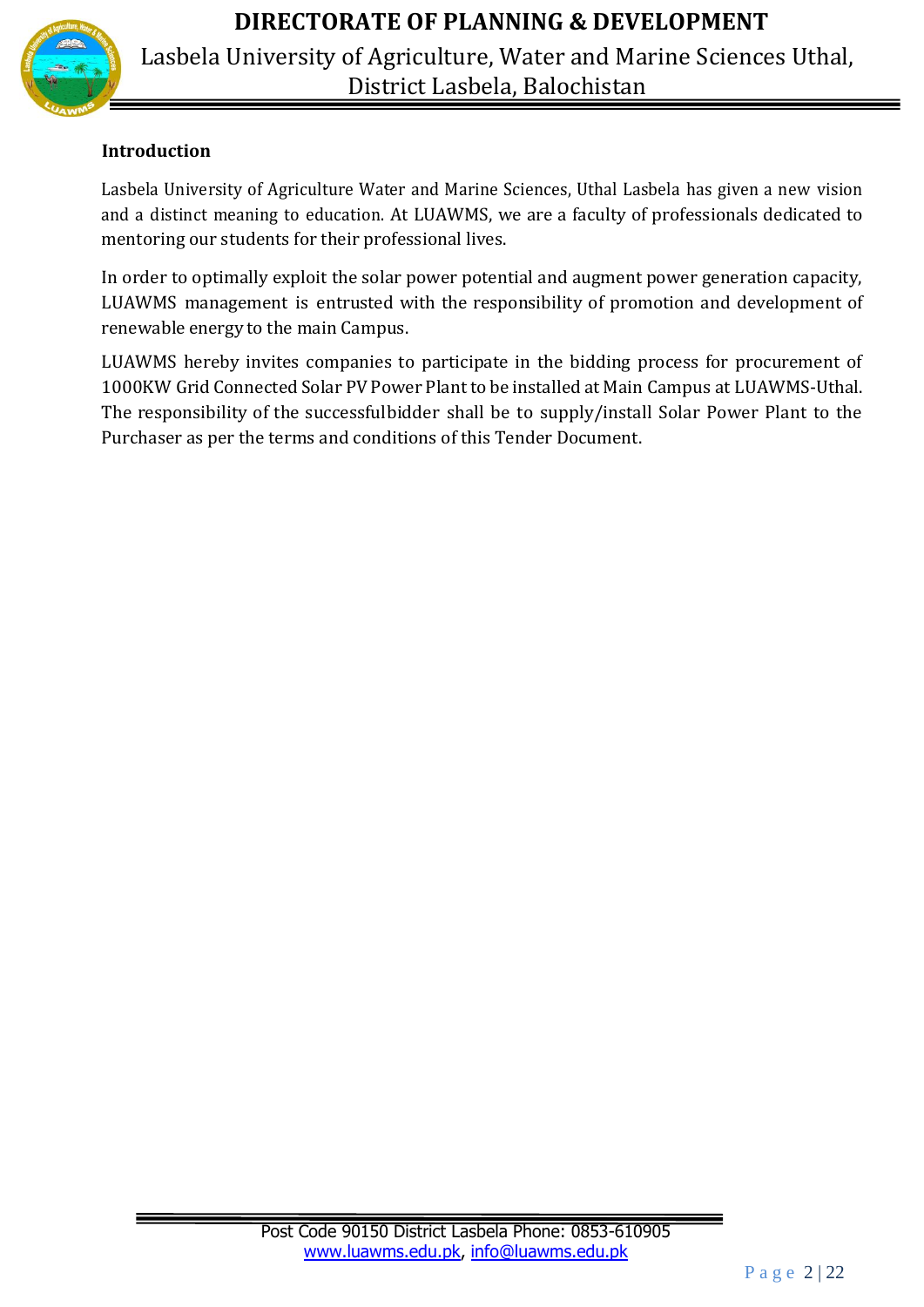

Lasbela University of Agriculture, Water and Marine Sciences Uthal, District Lasbela, Balochistan

## **Instructions to Bidder**

## **Terms and Conditions**

- 1. Sealed Envelope should clearly state "Name / Title of Tender."
- 2. Company should be registered with Taxation Department and should possess N.T.N and G.S.TCertificates.
- 3. Company should possess PEC Certificate in C3 category or above.
- 4. Location of the project is LUAWMS main campus at Uthal, Lasbela

5. Bidder is required to conduct site survey ofthe rooftops of allthe buildings and parking areas forsolar power plant along with power evacuation system up to nearest interconnection point beforesubmission of their respective bids.

6. Procedure of bidding shall be a **single stage – two envelopes bidding pro: technical proposal and financialproposal,** procedure.

**7.** Both technical proposal and financial proposal are required to be submitted in a single package containing two separate sealed envelopes at the office of the Director Planning & Development at LUAWMS MAIN CAMPUS @ UTHAL, Lasbela Balochistan latest by **11:00AM on June 7th, 2022.**

8. The envelopes shall be marked as "TECHNICAL PROPOSAL" and "FINANCIAL PROPOSAL" in bold and legible letters to avoid confusion.

9. TECHNICAL PROPOSALS will be opened on the same day i.e on **June 7th, 2022 at 11:30AM** at Conference Room at Administration Block of LUAWMS MAIN CAMPUS AT UTHAL in the presence of bidders who desire to attend.

10. TECHNICAL PROPORSAL shall be retained in the custody of the procuring agency without being opened.

11. Bidder/s who fulfill technical criteria, will be entertained for the opening of the respective TECHNICAL PROPORSAL /S. Time, date and venue for the opening of TECHNICAL PROPORSAL will be communicated to bidders accordingly.

12. Tender/ TECHNICAL PROPORSAL, should be supported by earnest money of Rs.500,000/- (refundable) as bid security in the form of CDR/DD/Pay Order/Bank Guarantee/ Banker's Cheque in favor of the Director P&D LUAWMS. No offers will be entertained without bid security. 13. The bid security to un-successful bidders will be returned after award of contract to technically/financially qualified lowest/successful bidder.

14. Rates are to be quoted on TCA (Total Cost of Acquisition) basis, which shall be calculated including but not limited to Licensing **(where applicable)** , Insurance charges, clearing charges, installation, commissioning, training, transportation & labor charges incurred up to final **LUAWMS MAIN CAMPUS AT UTHAL** , at the risk & cost of the Contractor / Business Firm.

15. Any Prices quoted in US cents will be frozen at the time of contract signing to equivalent Pakistani Rupees.

16. Country of origin & manufacture (separately), completion time, after-sales services &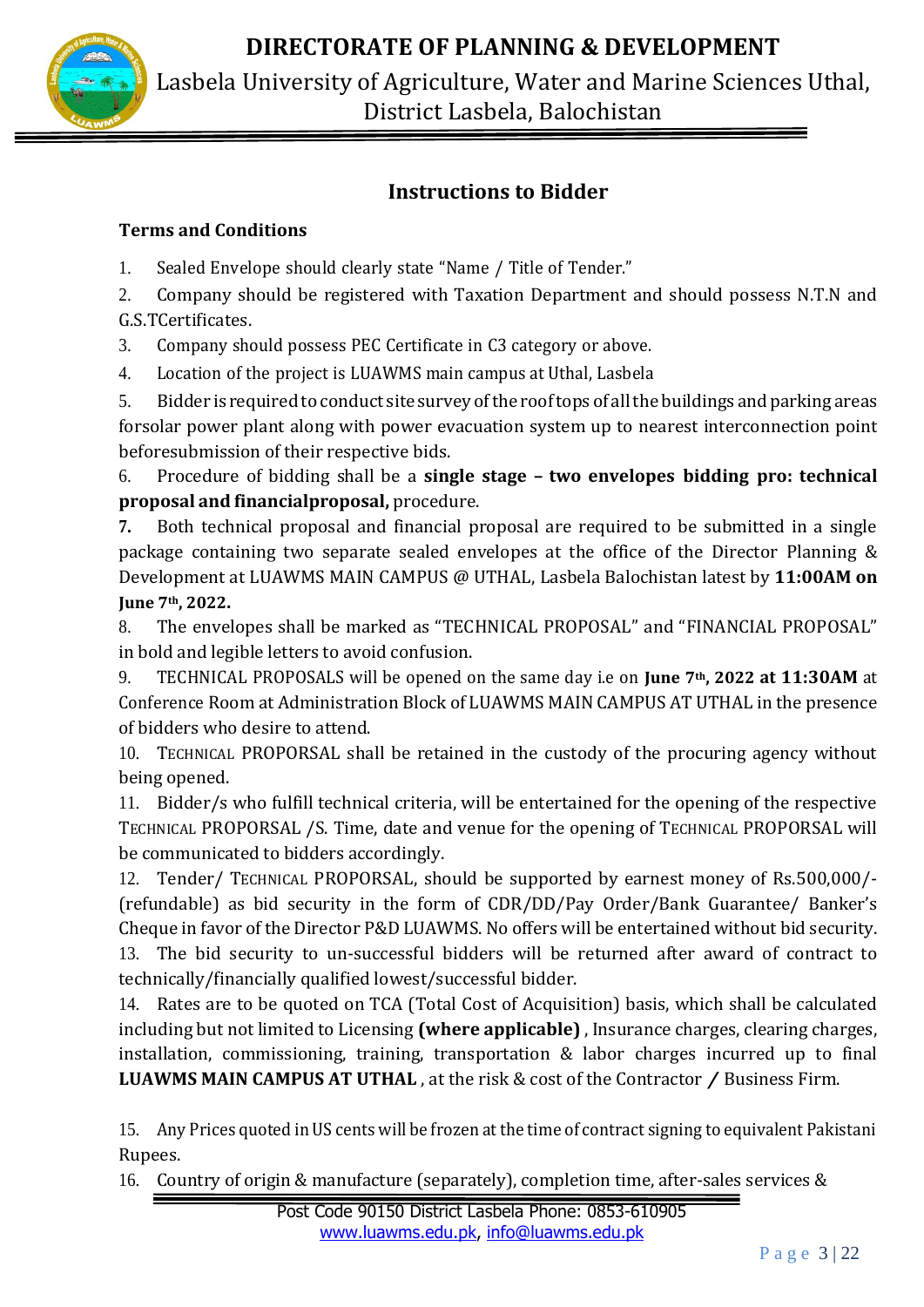

Lasbela University of Agriculture, Water and Marine Sciences Uthal, District Lasbela, Balochistan

warranty conditions may be clearly specified under respective captions. Where completion time shall mean; time consumed in delivery till destination, time required for fixation, installation, training &commissioning of the delivered equipment.

17. Validity of the bid should be at-least 60 days from the date of financial bids opening.

18. Evaluation of the successful bidder from those who are technically qualified for their financial proposals, shall be made on the basis of quoting the lowest price against setting up of 1MW SolarPower Plant.

- 19. Solar system has to be commissioned within 6 months of signing of contract agreement.
- 20. Bidder shall provide the Gantt Chart of the Project.

21. Complete plant in running condition will be handed over to LUAWMS MAIN CAMPUS AT UTHAL within 6 months off the contract signing.

22. Payment terms to be finalized.

23. Contractor shall carry out Operation & Management (O&M) for 1 year after commissioning and ensure the production of KWh specified in the technical proposal.

24. Technically/financially qualified successful bidder shall be required to provide Performance Security in the shape of CDR/DD/Banker's Cheque in favor the Director Procurement LUAWMS, amounting to 10% of the Work Order/Contract Agreement value at the time of acceptance of Letter of Intent (L.o.I).

25. Performance Security may be retained for at-least 12 months from Commercial Operation Date (COD) of Plant.

26. All terms & conditions mentioned in the tender documents for technical/prequalification shall also apply.

27. Any change in the scope of work / terms & conditions will be communicated accordingly.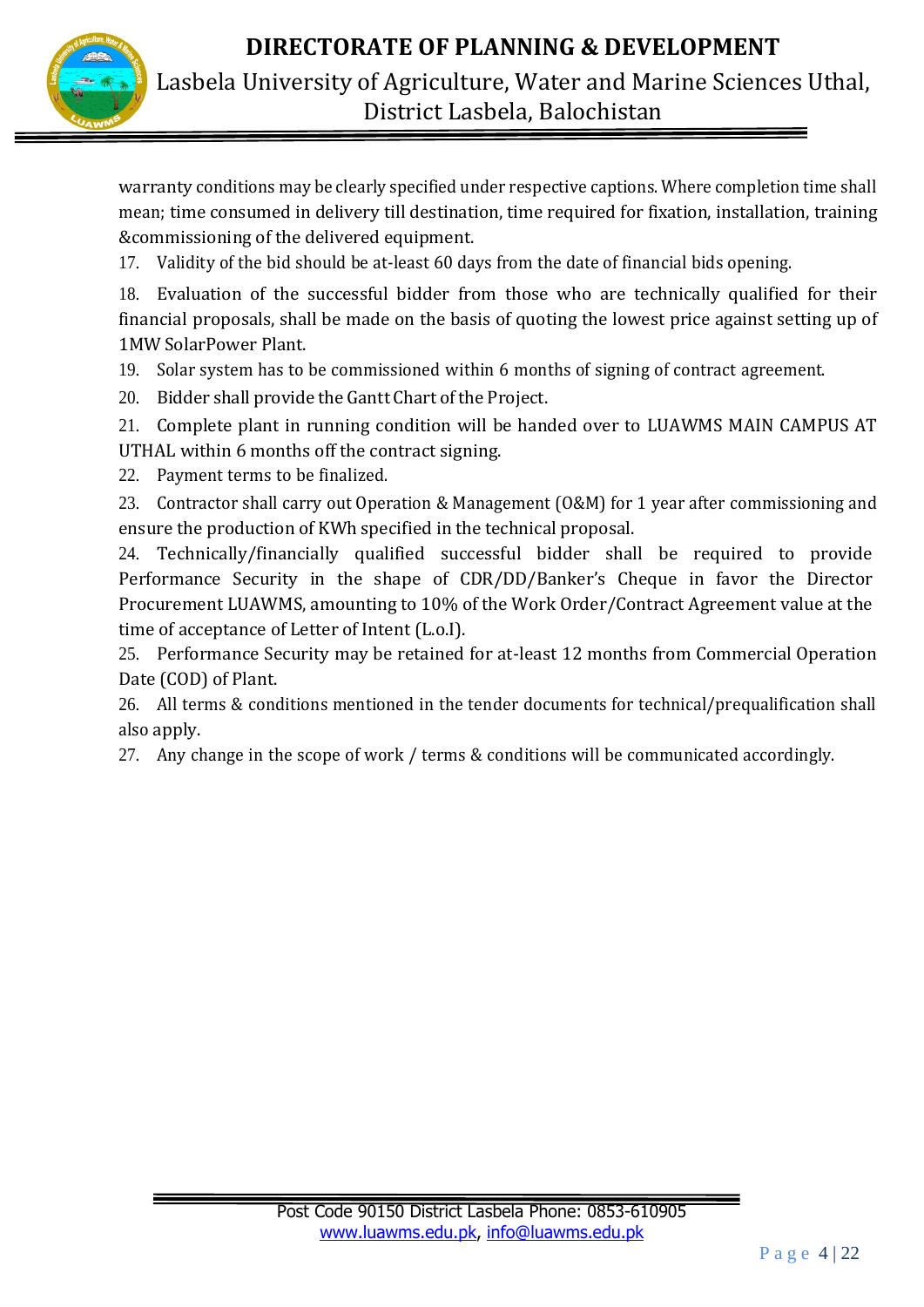

## **TECHNICAL QUALIFICATION CRITERIA:**

1. The Bidder shall provide the energy simulation report and detailed losses diagram of offered solar PVsystem simulated through renowned industrial software. Moreover, the bidder shall also provide the single line diagram (SLD) of the offered solar PV system. (attach document/s)

2. The company must have AEDB V1 License under relevant category for installation and cumulative experience of commissioning solar PV plants of 15 MW. (attach document/s)

3. The firm must have previous experience of installing single project of 1 MW at an educational institute(preferably) and upto 2 MW single project at any other industry; having experience of installing a single project of more than 2MW at any industry would earn extra points to the participating firm.

4. List of Solar Power Plants completed by the bidder with site address, and contact details with date of installation of Plants. (attach document/s)

5. The company must have minimum five graduate engineers having valid PEC registration in Electrical/mechanical/Energy engineering disciplines and PEC registration Number and copy of validmembership Card. (attach document/s)

6. The company must be duly registered by the Pakistan Engineering Council (PEC) in category C3 or above of the Works and CE-01, CE-10, EE-03, EE-04, EE-05, EE-10, ME06 & EE-11 (Solar Energy)which is the mandatory requirement for the participating bidders. (attach document/s)

7. List of similar projects completed / in hand in Pakistan / worldwide. (attach document/s)

8. The Bidder shall give an undertaking that the information and documents submitted in the offer arecorrect and authentic. (attach document/s)

9. The Bidder shall provide an undertaking on stamp paper dully attested from the authority concerned that the "bidder has not been blacklisted."

10. The bidder must have ISO 9001 certification.(attach document/s)

11. Terms & conditions mentioned in Instructions to Bidders will follow.

12. Company must be direct importer of Solar Modules and must have 1 MW Solar Modules in stock.

## **FINANCIALQUALIFICATION CRITERIA:**

1. Company must be registered with Security Exchange Commission of Pakistan (SECP) for last threeyears. (attach document/s)

2. Company must provide audited financial statements along with audit report for last three financial years.(attach document/s)

3. Company must provide prove of registration with Taxation Authorities for Income tax and Sales Taxpurposes. (attach document/s)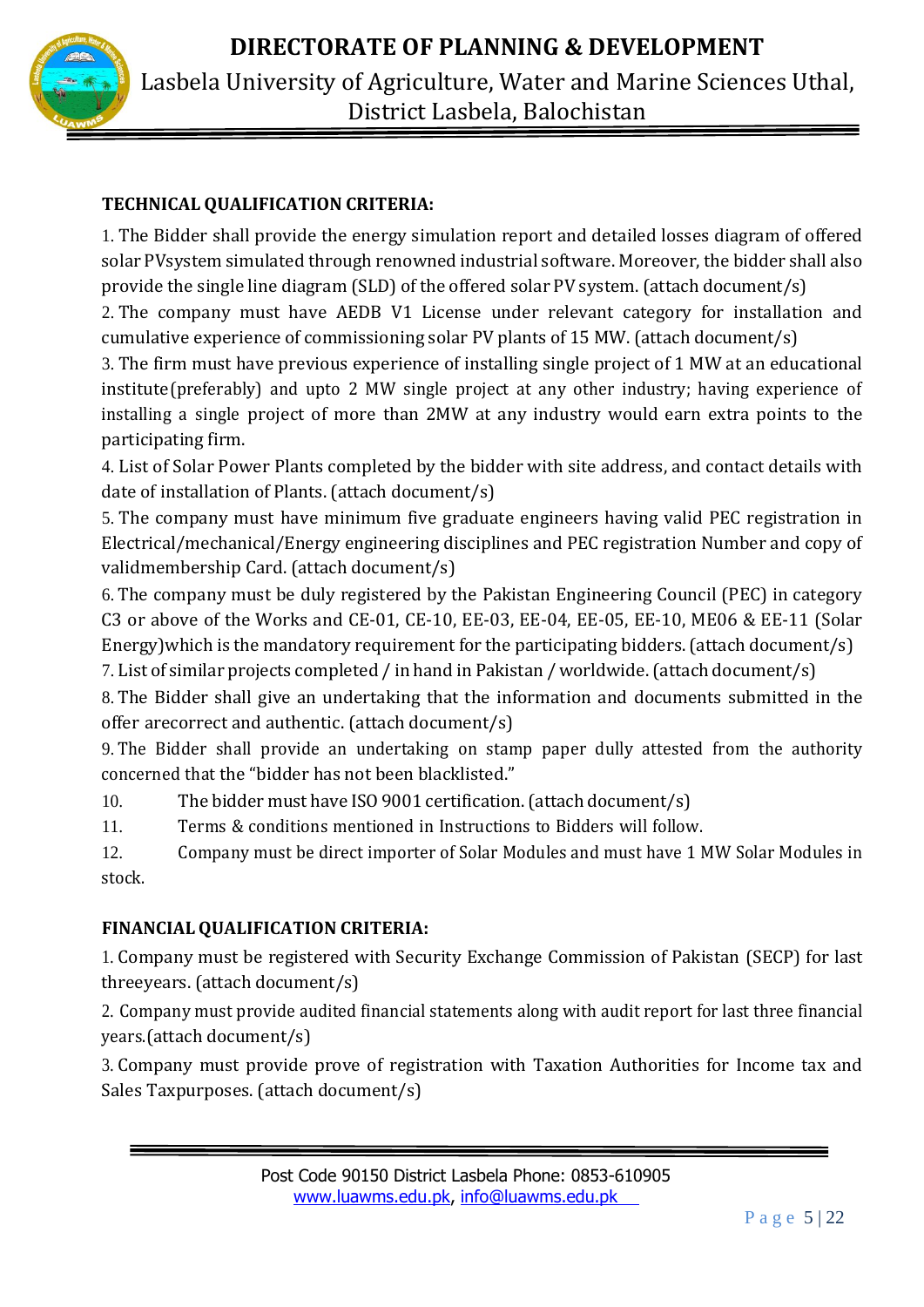

- 4. Company must provide detail of its subscribers and directors.(attach document/s)
- 5. Terms & conditions mentioned in Instructions to Bidders will follow.

#### **Approvals:**

The contractor shall be responsible for obtaining power generation license and all the related approvals fromNEPRA/QESCO/KE for the permission of the project.

#### **Net Metering / Wheeling:**

The contractor shall ensure that the system installed will technically conform to all requirements prerequisites for Wheeling/Net-metering as per DISCO/ PEPCO/NEPRA requirements. Bidder shall be responsible for net-metering and all related processes to get Net Metering License as per LUAWMS MAIN CAMPUS AT UTHAL request.

#### **Term:**

The Contractor after successful commissioning of Solar Power Plant (SPP) shall become the Operator and shall be responsible for operation and maintenance of the solar power plant for a period of One (1) year fromthe date of commercial operation and shall be responsible to give guaranteed Net Minimum Guaranteed Generation (NMGG).

#### **Annexure – A**

#### **QUALIFICATION CRITERIA**

NTN/ GST registered companies related to Solar Power Generation System / Authorized agent who fulfills the following criteria shall be eligible to apply:

**a)** The bidder should have experience in design, manufacture, supply, Installation and commissioning of at least 1 MW at an educational institute (preferably) and upto 2 MW single project at any other industry in Pakistan on Turnkey basis as **a single Power Plant, but not aggregated; having experience of installing a single project of more than 2MW at any industry would earn extra point to the participating firm.**

b) Bidders shall provide contact details for independent verification by LUAWMS MAIN CAMPUS AT UTHAL for such projects.LUAWMS MAIN CAMPUS AT UTHAL may visit installation sites for confirmation.

c) The Bidder shall give an undertaking that the information & document submitted in the offer arecorrect & authentic (Annexure – B)

- d) The bidder must have ISO 9001 certification (copy to be enclosed).
- e) The bidder must provide valid PEC registration certificate for execution of such projects.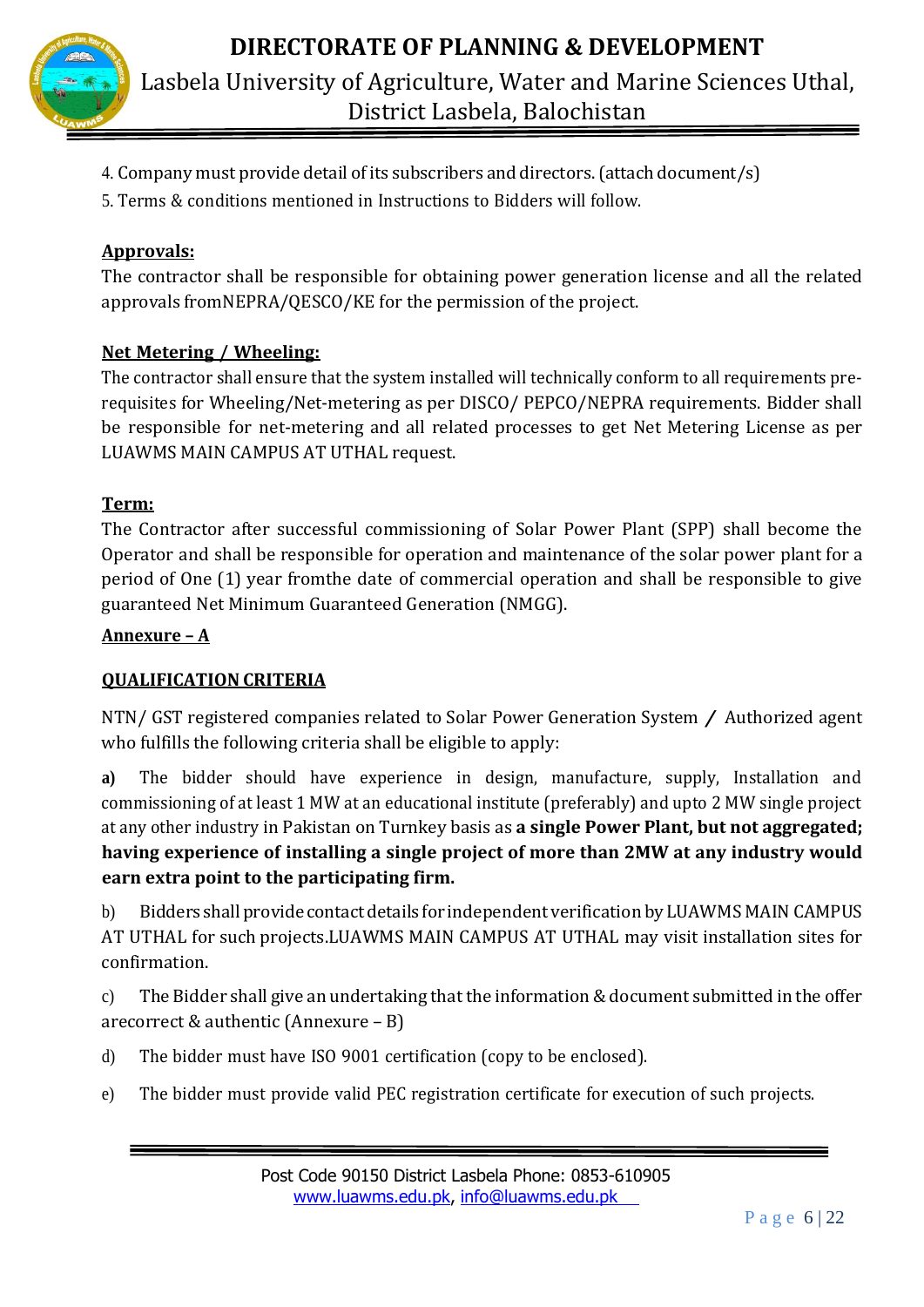

Lasbela University of Agriculture, Water and Marine Sciences Uthal, District Lasbela, Balochistan

- f) Audited Financial Statements for last three financial years (2018-19, 2019-20, 2020-21)
- g) Organizational profile.

h) Detail address indicating name of contact person for the service unit or regional office ormanufacturing set up in Pakistan.

i) Detail address of your clients and name of contact persons to verify about your projects andreliability for post services.

- j) Bank statement for financial stability.
- k) Bidder must provide the documentary evidence to all above points.

l) The bidder or its sub-contractor must be AEBD (Alternate Energy Development Board) approvedvendor in respective category.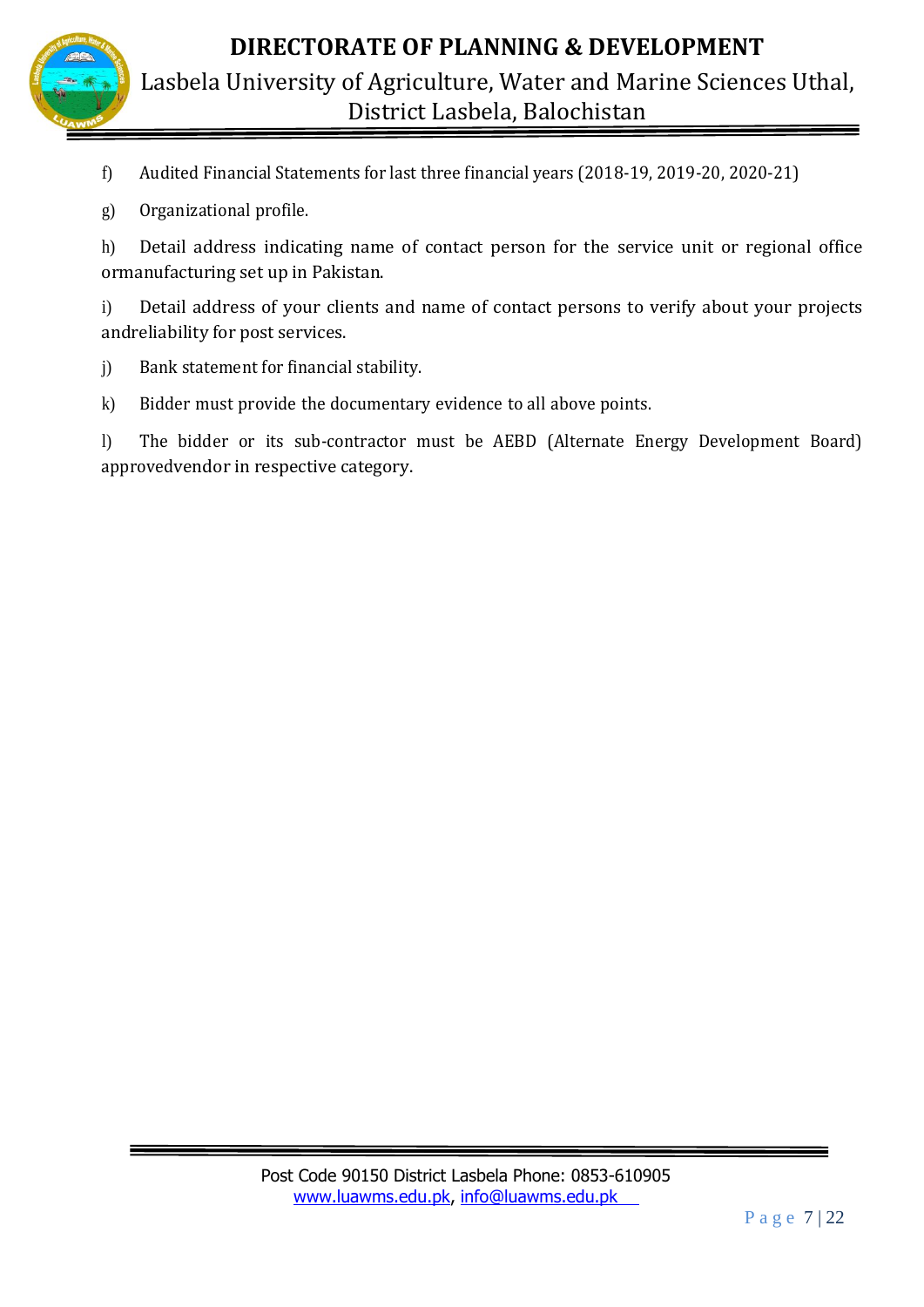

Lasbela University of Agriculture, Water and Marine Sciences Uthal, District Lasbela, Balochistan

### **Annexure – B**

(To be submitted by bidders on official letter head)

Dated: ………………………………..

To,

Director (Procurement)LUAWMS, Uthal.

## Subject: **Offer in Response to Tender Notice of May-June 2022 for Design, Manufacture, Supply, Installation, Erection, Testing and Commissioning of 1MW Solar Power Plant at LUAWMS MAIN CAMPUS AT UTHAL with Associated Power Evacuation System on Turnkey Basis at Project Locations Mentioned in the Tender Document.**

Sir,

We the undersigned bidder, having read and examined in details the specification, general terms & conditions and special terms & condition of the tender, do are hereby submitting our offer to executethe contract as per specification as set forth in your bid document. In this connection, we enclose thefollowing documents for your kind perusal.

1.

2.

3.

We also further declare:

The information & documents as enclosed herewith are correct & authentic and original documents are with us and same can be produced as and when required.

(Authorized Signatory)Name:

Designation:Seal: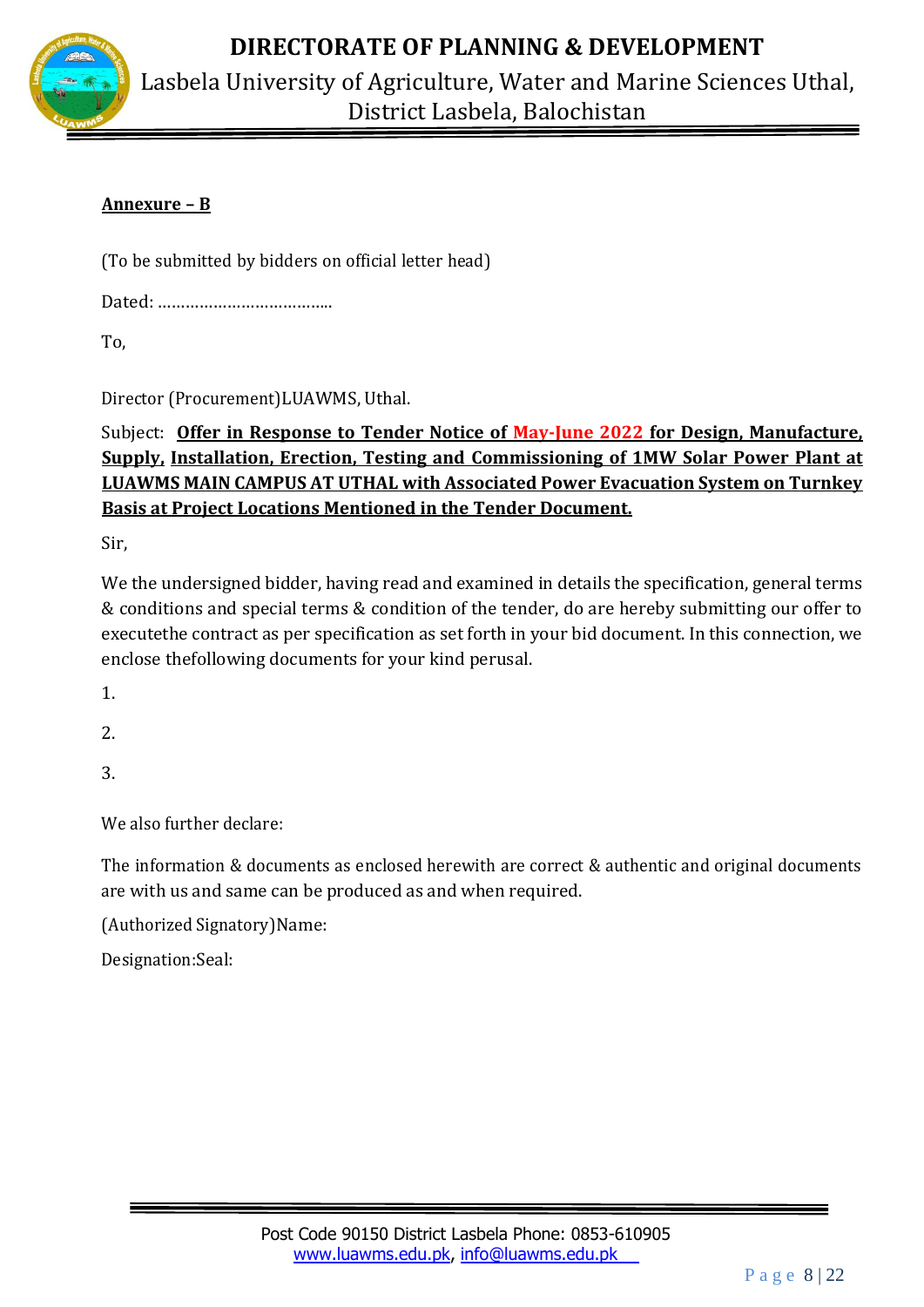

Lasbela University of Agriculture, Water and Marine Sciences Uthal, District Lasbela, Balochistan

#### **Annexure – C**

#### **SCOPE OF WORK**

The contractor will be responsible for Design, Supply, Installation, Commissioning and Maintenance ofSolar Plant for the period of 1 Years. Operator shall provide all day to day, weekly and Monthly operation and maintenance procedures tasks. Operator shall perform the Work and supply all required spare parts in a prudent and efficient manner and in accordance with Manufacturers and systems designers' specifications, the Annual Operating Plan for the Plant and all operation and maintenance manuals.

#### **Operator shall use all reasonable and practical efforts**

- (1) To maximize plant capacity utilization,
- (2) To Reduce plant downtime,
- (3) To optimize the useful life of the equipment of the power plant.

## **After taking over the activity of O&M for the power plant, the Operator shall be responsible for the operation and maintenance of the plant and shall perform all necessary services including applicable services listed below: -**

1. Provide all operations and maintenance services necessary and advisable to efficiently operate and maintain the plant, including all associated mechanical and electrical equipment's keeping in view the objectives set-forth herein above.

2. Maintain up-to-date operating logs, records and monthly reports regarding the operation and maintenance of the Plant, which shall include detail of power output, other operating data, repairsperformed and status of equipment.

3. Regularly update and implement an equipment repair or replacement / overhaul and preventive maintenance program that meet the specifications of the equipment manufacturers and the recommendations of the manufacturers.

4. Perform the services required to provide all spare parts, or equipment's as required. Tools and equipment, required to operate and maintain the Plant in accordance with the recommendations of individual original equipment manufacturer.

5. Operate and maintain Plant fire protection and safety equipment.

6. The Contractor shall guarantee the installation for the following period from the date of issue ofcommissioning certificate.

- Solar Modules: 12/25 Years
- Inverter 15 Years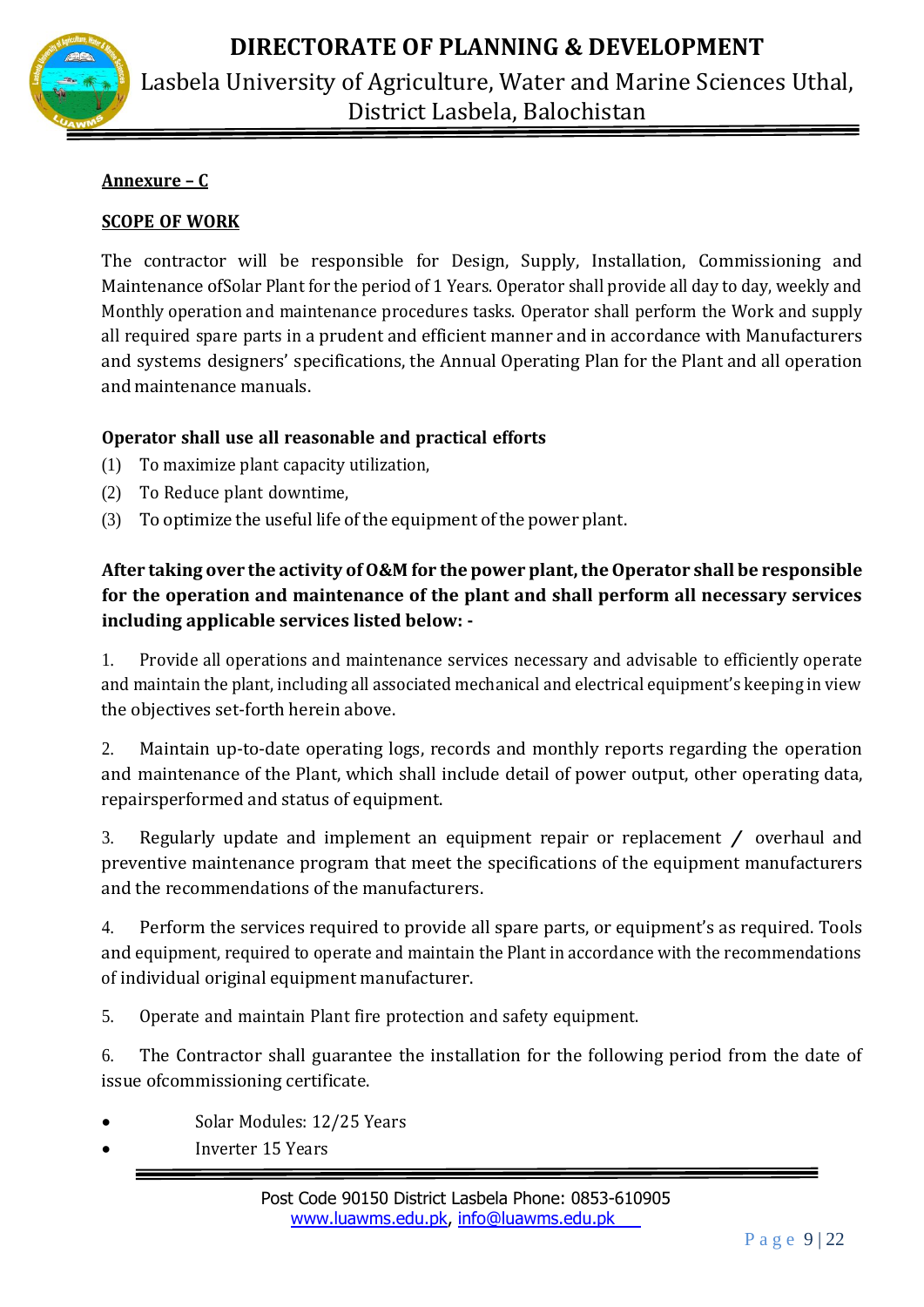

- Mounting Structure 20 Years
- Other equipment 5 years

Any damage or defect, that may arise after or remain undiscovered at the time of issue of commissioning certificate, same shall be rectified or replaced by the Contractor at his own expenses. This guarantee shall be applicable for the quality of works executed as well as for the equipment/fittings supplied by the Contractor.

## **Daily Generation Report:**

During the O&M period, the operator shall keep the measured daily data and provides the same to LUAWMS MAIN CAMPUS AT UTHAL in electronic) form. These data shall be transferred to LUAWMS MAIN CAMPUS AT UTHAL in a suitable form on weekly basis.

## **Personnel:**

The Operator shall employ only such personnel who are adequately qualified and experienced for operating and maintaining the Solar Power Plant.

## **Net Minimum Guaranteed Generation (NMGG):**

The operator shall be responsible for achieving NMGG submitted in the technical proposal. For any shortfall inthe net minimum guaranteed generation corresponding to the offer, the compensation shall be adjusted from theperformance security – in case of a 10% deviation from committed power generation, the bidder shall re do theinstallation and ensure the numbers are met.

## **Insurance**

(1) Operator shall maintain in force throughout the period of contract all the legally required insurance coverage.

(2) Operator shall also provide insurance of solar power plant, which shall cover, fire, burglary, earthquake, and flood damage etc or as required. In case of failure/damage of any equipment, Contractor will repair/replace the same without waiting for insurance claim at his own cost.

## **Measurement of Energy and Metering Systems:**

1. The operator shall provide cloud monitoring software, weather stations and energy meter for monitoring performance of Solar system.

2. LUAWMS MAIN CAMPUS AT UTHAL shall have the right to carry out surprise inspections of the Metering Systems from time to time to check their accuracy.

3. All testing and metering equipment shall conform to the relevant QESCO/KE/ WAPDA standards and applicable codes.

4. If either the Operator or the LUAWMS MAIN CAMPUS AT UTHAL find any inaccuracy in the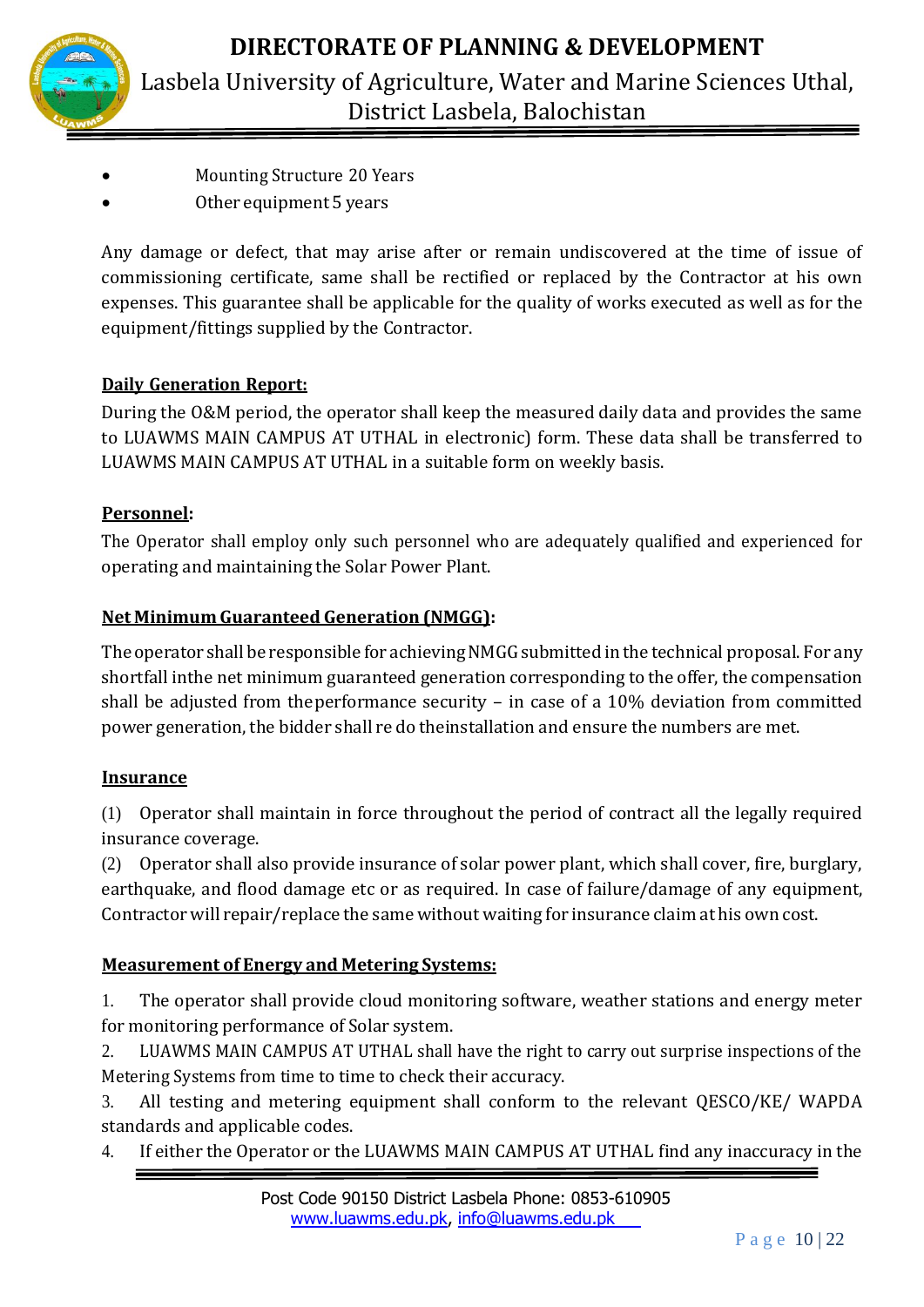



Metering System, the operatoror the LUAWMS, as the case may be, shall notify the other party in writing within 24 hours for ajoint inspection and testing or other agreed agency.

5. The Metering System shall be sealed in the presence of both parties.

6. When the Metering System and/or any component thereof is found to be outside the acceptable limits of accuracy or otherwise not functioning properly, it shall be repaired, recalibrated or replaced by the Operator at his cost as soon as possible or as per requirement of LUAWMS.

7. Meters shall be duly tested/ calibrated yearly by the Operator at his cost from KE/WAPDA/QESCOaccredited testing agency.

8. Any meter seal shall be broken by the Contractor's representative only in the presence of LUAWMS MAIN CAMPUS AT UTHAL representative whenever the Metering System is to be inspected, tested, adjusted, repaired or replaced with due permission of LUAWMS.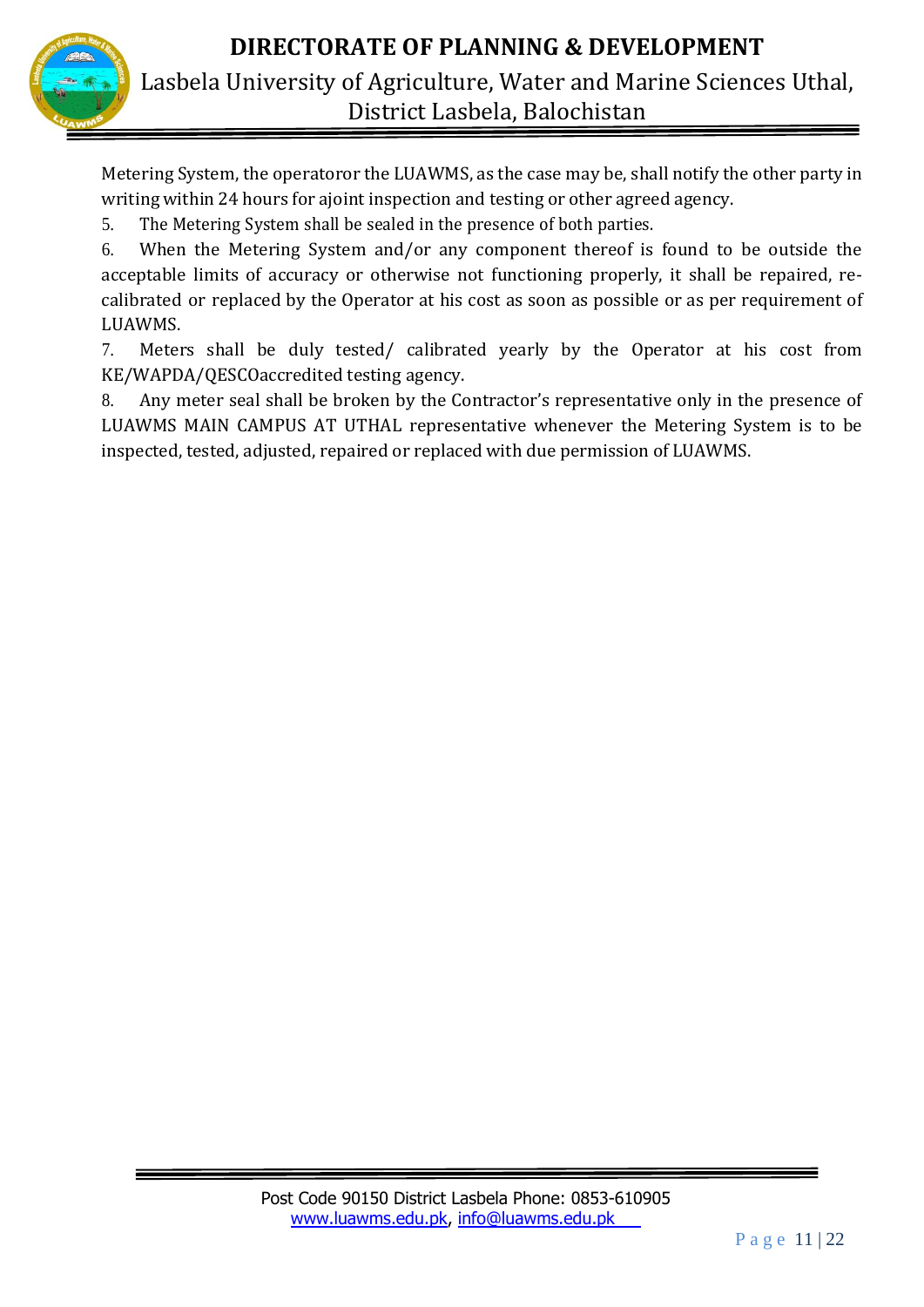

Lasbela University of Agriculture, Water and Marine Sciences Uthal, District Lasbela, Balochistan

#### **Annexure –D**

#### **APPLICATION FORM FOR DESIGN, SUPPLY, INSTALLATION AND COMMISSIONINGOF 1 MW POWER ON GRID SOLAR PV PLANT AT LUAWMS MAIN CAMPUS AT UTHAL BASED ON EPC MODEL**

| 1.               |                                                                                                                                                   |  |
|------------------|---------------------------------------------------------------------------------------------------------------------------------------------------|--|
| 2.               |                                                                                                                                                   |  |
| 3.               |                                                                                                                                                   |  |
| 4.               |                                                                                                                                                   |  |
| 5.               |                                                                                                                                                   |  |
| 6.               |                                                                                                                                                   |  |
| 7.<br>(1)<br>(3) | Type of Business:<br>Sole Proprietorship<br>(2)<br>Partnership<br>$\Box$<br>Corporation (Private Ltd) $\Box$<br>Corporation (Public Ltd) □<br>(4) |  |
|                  |                                                                                                                                                   |  |
|                  |                                                                                                                                                   |  |
|                  |                                                                                                                                                   |  |
|                  | 11. Similar work experience: (Please specify name of buyer & date of purchase. Attach Purchase<br>Orders)<br>$a.$ $\overline{\phantom{a}}$        |  |
|                  | $\mathbf{b}$ .                                                                                                                                    |  |
| c.               |                                                                                                                                                   |  |
|                  | 12. Certificates / Awards (if any, please attach)                                                                                                 |  |
|                  | 13. Company Profile: (Please attach if any)                                                                                                       |  |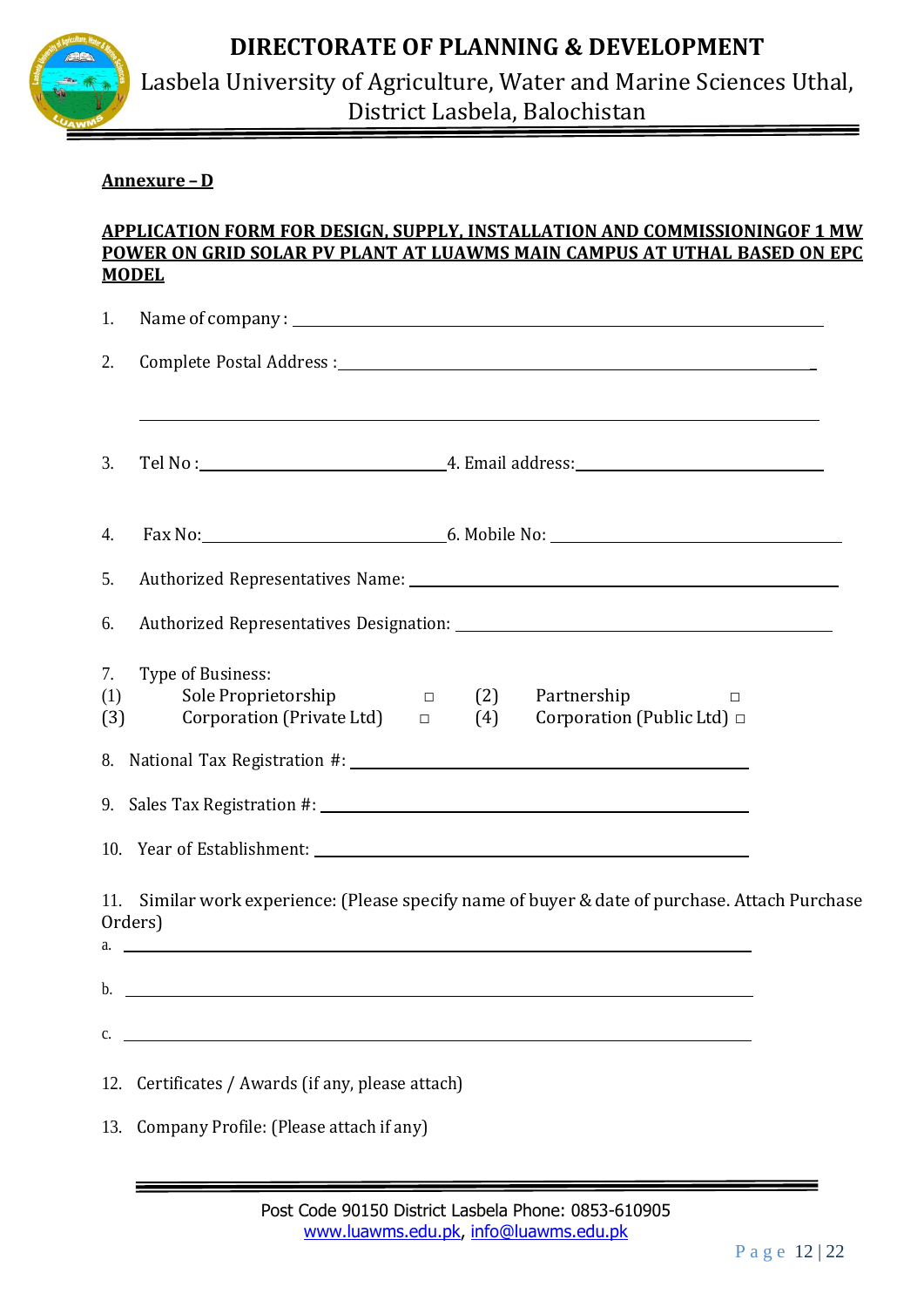

Lasbela University of Agriculture, Water and Marine Sciences Uthal, District Lasbela, Balochistan

Annexure –E

### **DETAIL OF SIMILAR PROJECTS EXECUTED / UNDER EXECUTION**

| Sr. No | Descripti<br>on | Client /<br>Location | Cost | Mode | <b>Status</b> |
|--------|-----------------|----------------------|------|------|---------------|
|        |                 |                      |      |      |               |
|        |                 |                      |      |      |               |
|        |                 |                      |      |      |               |
|        |                 |                      |      |      |               |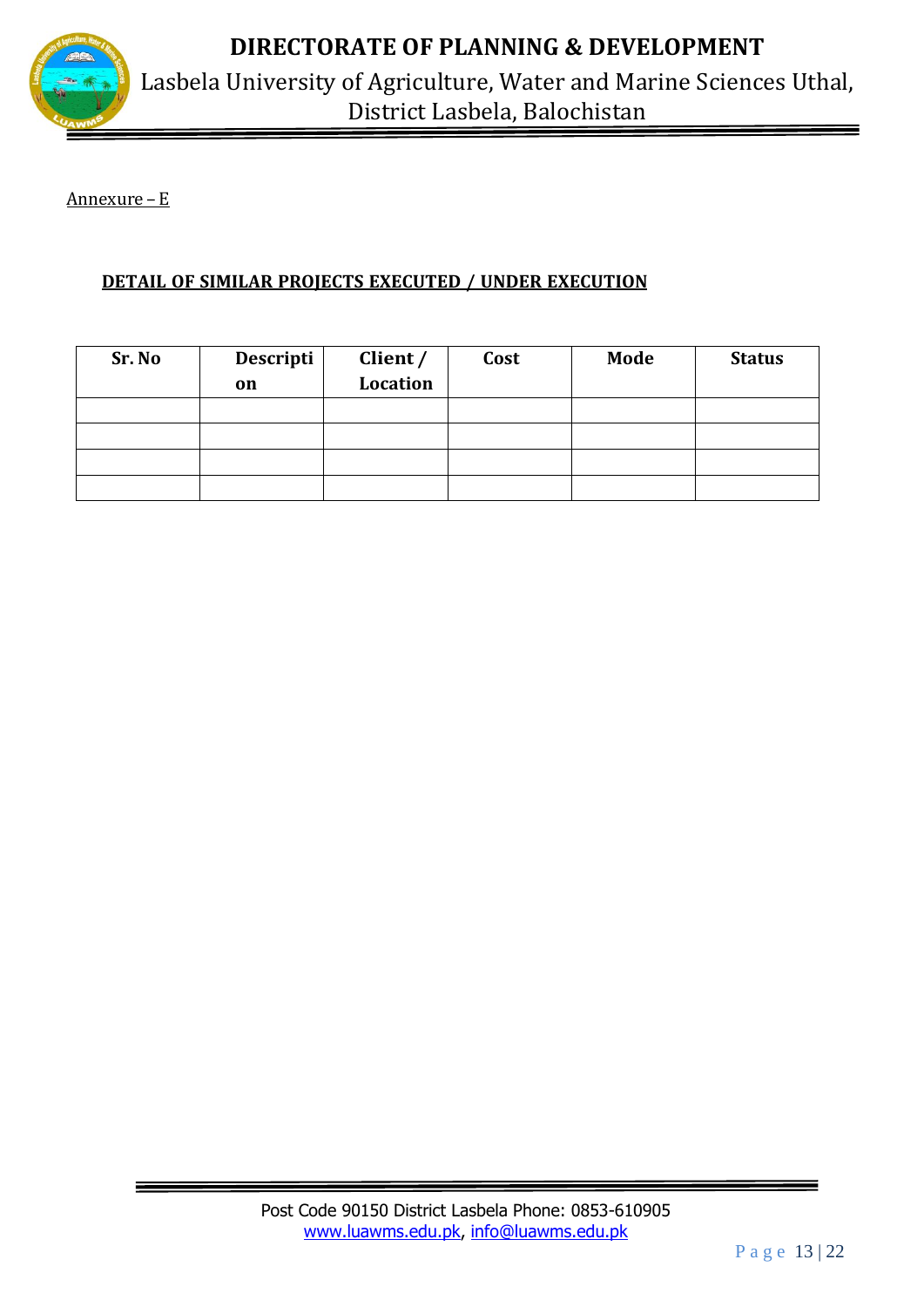

Lasbela University of Agriculture, Water and Marine Sciences Uthal, District Lasbela, Balochistan

#### **Annexure – F**

#### **FINANCIAL CAPABILITY**

| Name of Applicant or Partner of JV |               |  |
|------------------------------------|---------------|--|
|                                    | Name:         |  |
| <b>BANK DETAILS</b>                | Address:      |  |
|                                    | Contact Name: |  |
|                                    | Tel:          |  |

| <b>Financial</b><br><b>Information</b><br>in |              | <b>Actual: Previous Three Years</b> |   | Projected:<br><b>Next</b><br>Two<br><b>Years</b> |   |
|----------------------------------------------|--------------|-------------------------------------|---|--------------------------------------------------|---|
| <b>PKR</b><br>or                             |              |                                     |   |                                                  |   |
| Equivalent                                   | $\mathbf{1}$ | $\overline{2}$                      | 3 | $\boldsymbol{4}$                                 | 5 |
| <b>Total Assets</b>                          |              |                                     |   |                                                  |   |
| <b>Current Assets</b>                        |              |                                     |   |                                                  |   |
| <b>Total Liabilities</b>                     |              |                                     |   |                                                  |   |
| <b>Profit BeforeTaxes</b>                    |              |                                     |   |                                                  |   |
| Profit afterTaxes                            |              |                                     |   |                                                  |   |

| Source of Financing | Amount(PKR) |
|---------------------|-------------|
|                     |             |

Attach audited financial statements for the last two years (for individual applicant or each partner of JV.(Also attach bank statement)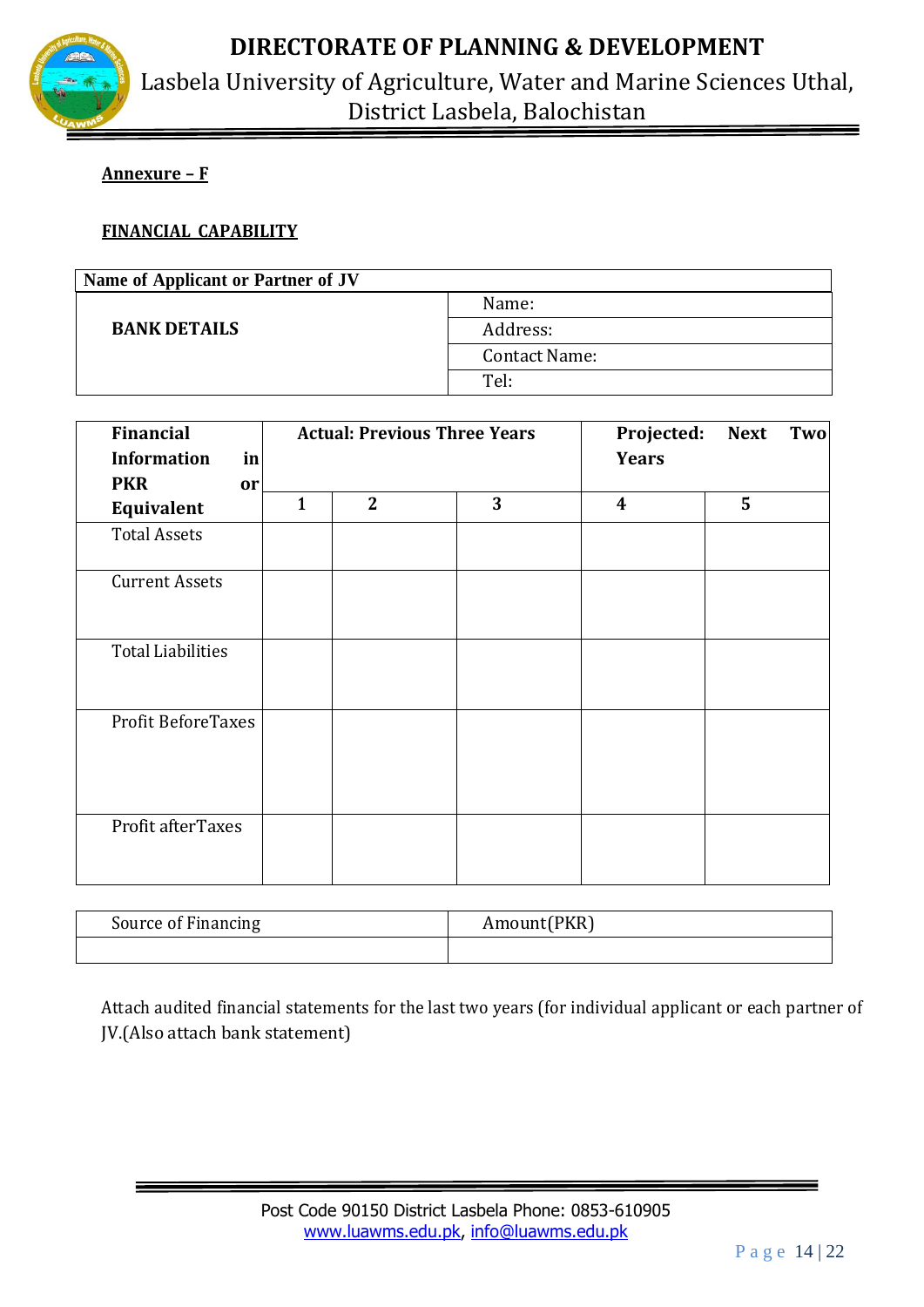

Lasbela University of Agriculture, Water and Marine Sciences Uthal, District Lasbela, Balochistan

#### **Annexure – G**

#### **LITIGATION HISTORY**

**Name of Applicant or Partner of JV**

| Year | Award for<br>or<br><b>Against</b><br>Applicant | Client,<br>Name of<br>cause<br>litigation<br>of<br>&<br>matterin dispute | <b>Disputed</b><br><b>Amount</b><br>(PKR) |
|------|------------------------------------------------|--------------------------------------------------------------------------|-------------------------------------------|
|      |                                                |                                                                          |                                           |
|      |                                                |                                                                          |                                           |
|      |                                                |                                                                          |                                           |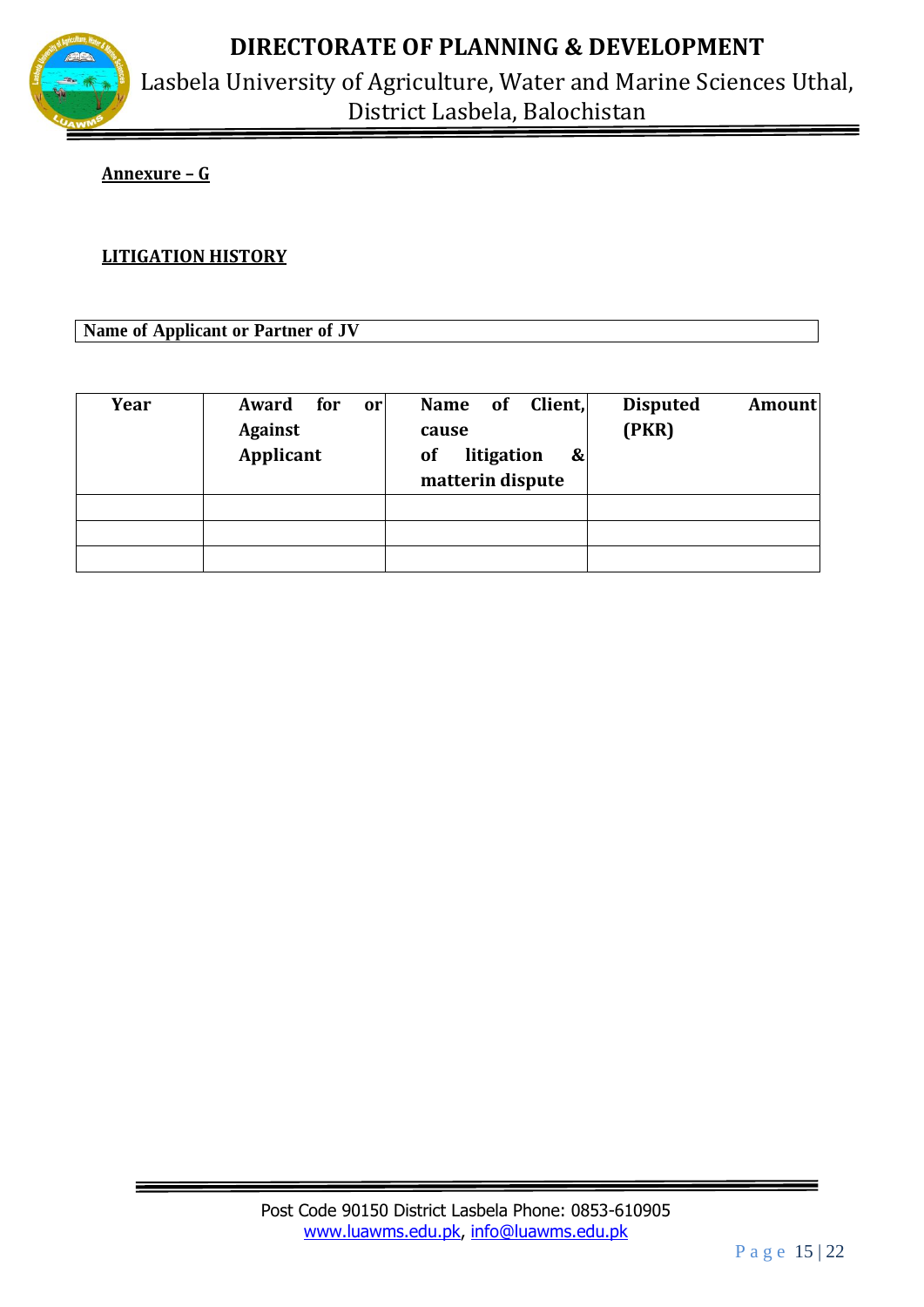

Lasbela University of Agriculture, Water and Marine Sciences Uthal, District Lasbela, Balochistan

#### **Annexure – H**

#### **FINANCIAL OFFER**

(The format should be on the letter head of the Bidding Company/Lead Member of the Bidding Consortium)

Date: ........................ From ------------------(Insert name and address of Bidding Company) Tel: Cell: Email: Website: Website:

**To,**

#### **Subject:**

Dear Sir,

We submit our financial bid in response to Tender Document reference # ------------------dated---------

| S# | <b>Description</b>                                                                                                                                                                              |
|----|-------------------------------------------------------------------------------------------------------------------------------------------------------------------------------------------------|
|    | 1 MW solar system with high efficiency i.e_Million units (KWh) with less than 2%<br>degradation for the 1 <sup>st</sup> year and not more than $0.55\%$ degradation for subsequent<br>25 years. |

1. Contract will be finalized with the firm quoting the lowest per unit charges/total project cost of solar Electricity provided to LUAWMS MAIN CAMPUS AT UTHAL after meeting criteria as prescribed in tender documents shall be deemed successful lowest evaluated bidder

2. Complete plant in running condition will be handed over to LUAWMS MAIN CAMPUS AT 6 months of issuance of PO. However, the bidder will operate and maintain the system for 1 year after commissioning.

3. LUAWMS MAIN CAMPUS AT UTHAL reserve the right to either purchase equipment against above mentioned offers or continue services without purchasing

Thank You

Yours faithfully,

(Signature, name and Designation of person authorized by bidder)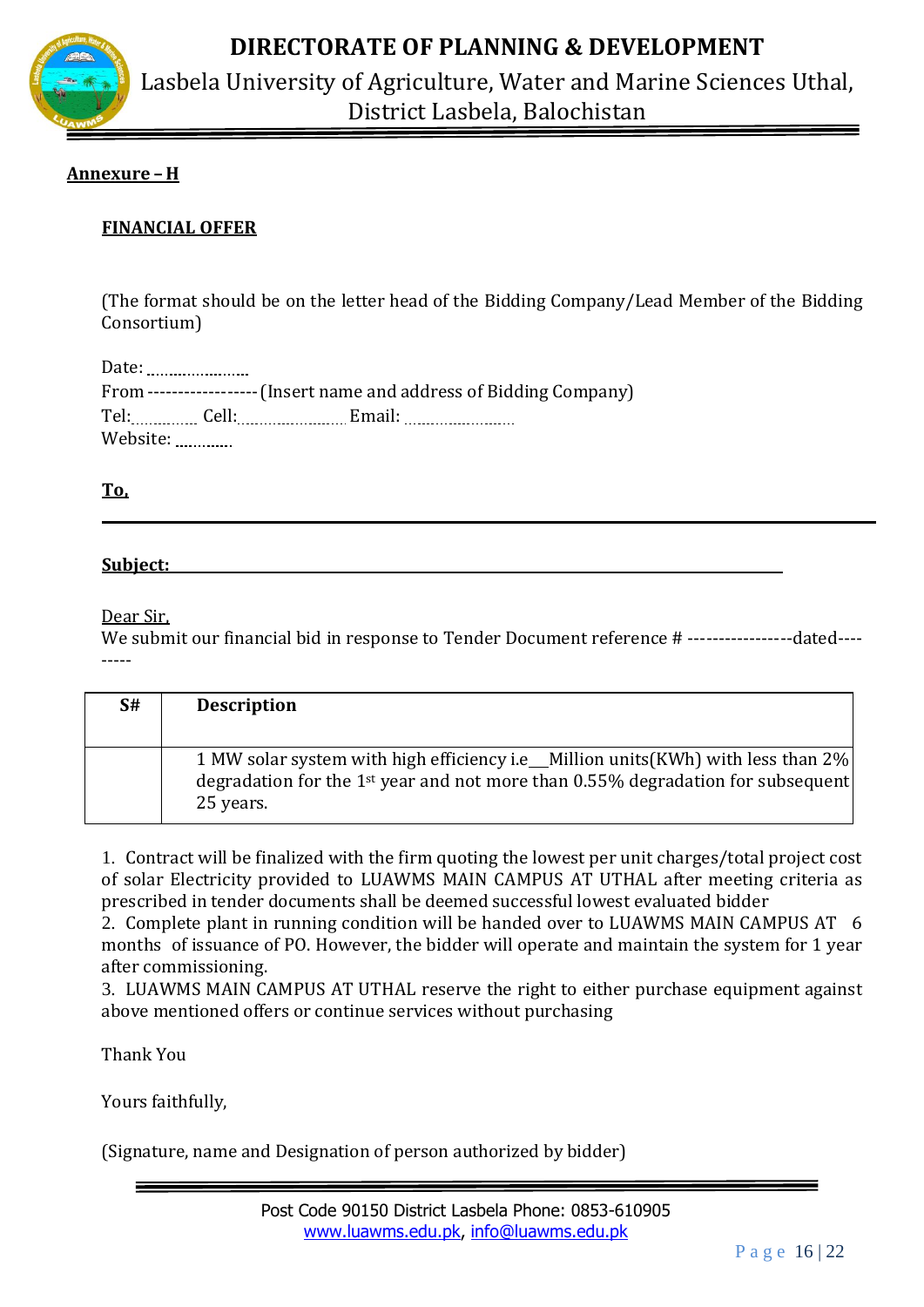



### **Annexure – I**

| (To be Printed On Company's Letterhead) (To be attached with Technical Offer) |                                      |
|-------------------------------------------------------------------------------|--------------------------------------|
| 1.                                                                            | Bid Bond PO/DD No.                   |
| 2.                                                                            | Bid Bond PO/DD dated                 |
| 3. Bid Bond PO/DD issued by                                                   |                                      |
| (Bank Name)                                                                   |                                      |
| 4.GST and NTN certificate (Attached)                                          | <b>YES</b>                           |
| 5. Complete Technical specifications<br>Project Time Line                     | YES&NO catalog attached              |
| Validity of Acceptance                                                        |                                      |
| Country of Origin                                                             |                                      |
| Performance Bond to be provided :                                             | <b>YES</b><br>NO                     |
| Company profile $\angle$ capability for                                       |                                      |
| completion of such projects. (Attached)                                       | <b>YES</b><br>N <sub>O</sub><br>÷    |
| Company full address                                                          | t                                    |
| <b>Contact Person</b><br>Cell #                                               |                                      |
| E-mail                                                                        |                                      |
| 6. Acceptance of terms & conditions :<br>condition.                           | YES  <br>NO<br>of tender without any |

**Sign & Seal**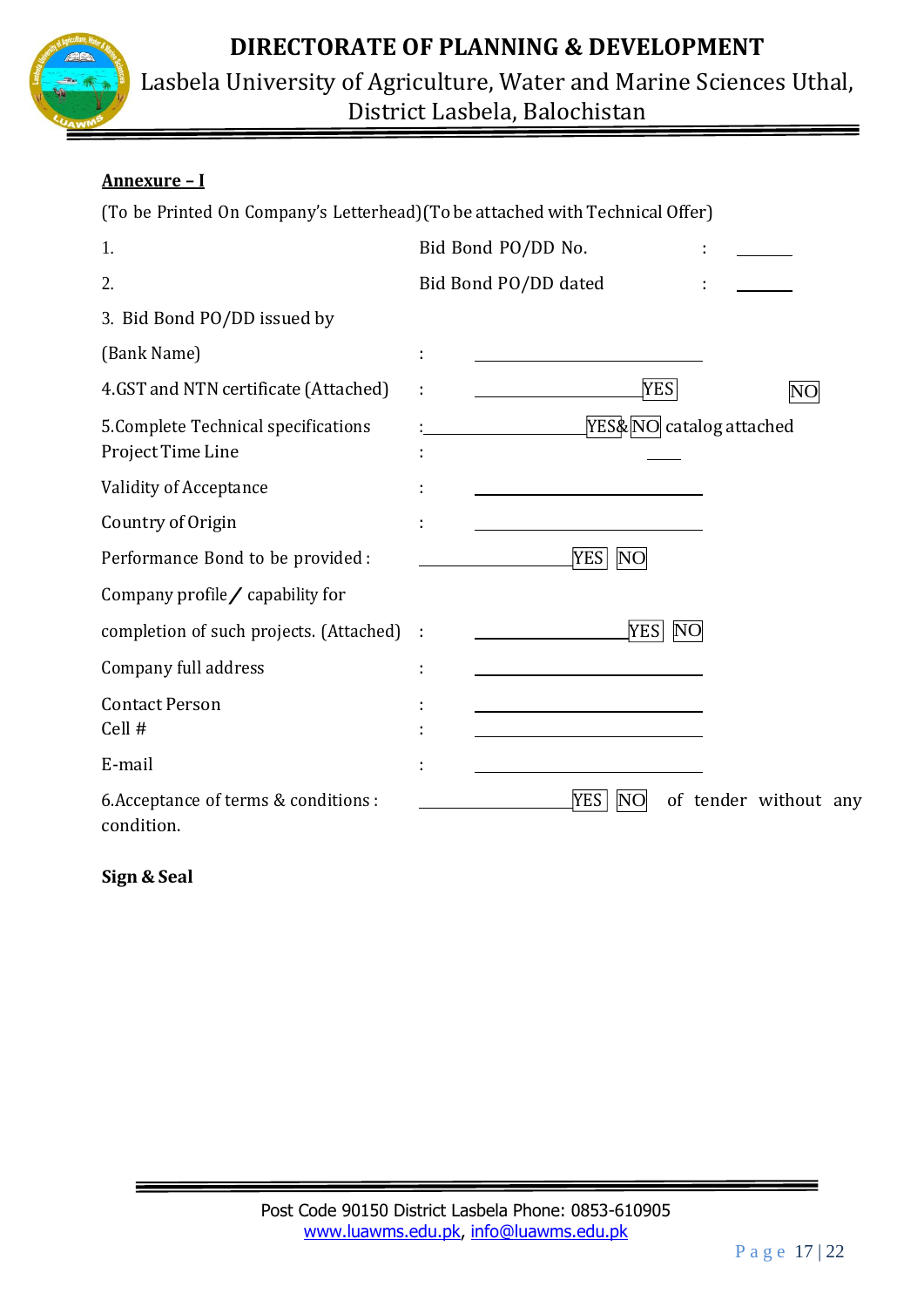

### **Annexure – J**

#### **SOLAR PV PLANT SPECIFICATIONS**

Grid Connected Solar PV system without Energy Storage of quoted MWp (DC Capacity at STC) on EPC Basis to be installed at LUAWMS MAIN CAMPUS AT UTHAL with Roof mounted PV modules installations. Inverters designshould be compatible with solar PV strings. A schematic electrical Single Line Diagram (SLD) of the entire System layout from the modules to the grid-connection, identifying and listing all of the following DC and AC components, must be provided by the Bidder. The system must be complete with protectiondevices (earthling, DC Isolators, manual switch, Lightening arrestors, surge protection and weather sensors etc.), solar mounting structure, all civil work including, concrete pads, car parking structure, AC Power distribution Cabinet etc. AC switchgear must have all the AC contactors, AC disconnects, Busbars, manual switch, fuses and energy meter, Voltage, Current and Power factor meters etc. System must be capable of remote monitoring of energy parameters on LAPTOP and PCs. System must be complete with all components and accessories. Electrical equipment, breakers, transformers, switch yard protective equipment, CTs/PTs and other panels must conform to the specifications and standards of Current Pakistan/NEPRA Grid Code.

#### **SOLAR PV SYSTEM COMPONENTS**

#### **Solar PV Modules:**

- Solar PV modules should be Tier-1 type as per latest Bloomberg List.
- Number of Cells and Type= 72 Cells or more Mono
- $\bullet$  Bus bars = Not less than 09
- Each PV module size must be more than 535 Wp with positive power tolerance only
- The modules must have efficiency more than 20%.
- Fill Factor (FF) more than 78%.
- Modules must be as per IEC standard 61215 and 61730.
- Modules should be free of PID and must include PID free certificate.
- Minimum 12 years replacement warranty and 25 years performance warranty
- String configuration must be compatible with Inverters and vice versa.
- Size of total PV modules: As per quoted size at STC.
- Flash Test report and Module Test report as per standards 61215 and 61730 should be provided atthe time of supply.
- Outdoor cable connectors should be ingress protected by IP 66 or above.
- Must be supplied with connected cables and MC4 connectors.

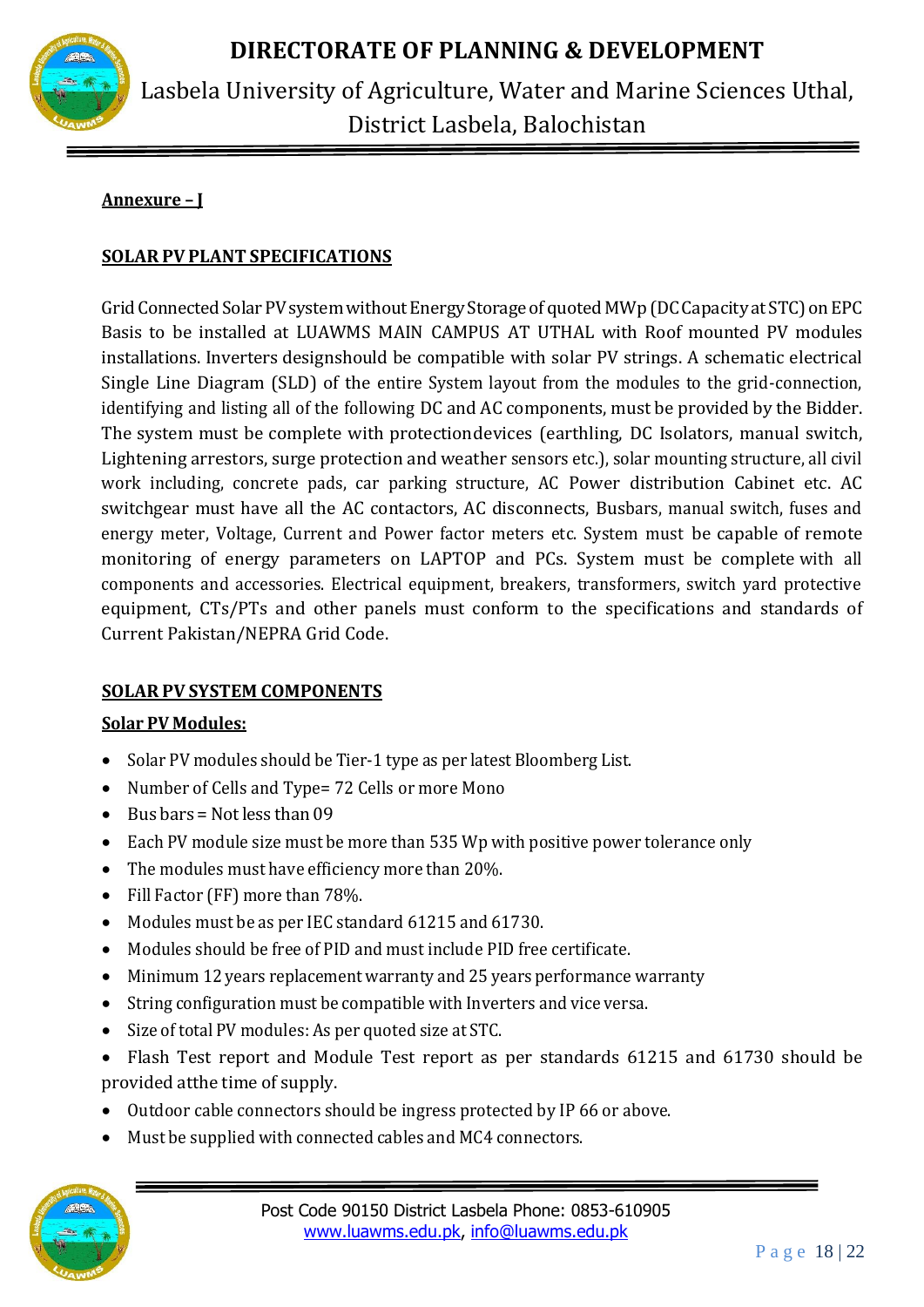# Lasbela University of Agriculture, Water and Marine Sciences Uthal, District Lasbela, Balochistan

- Flash report of the PV modules must be submitted at the time of supply.
- Pre-shipment Inspection Report must be submitted.
- Certificate of Conformance (COC) must be attached.
- Dynamic and loading capacity may be 2400 Pa or better'
- Each PV module in any Solar PV plant must have bar code or QR codes. The following information
- must be mentioned in the Bar Code or QR Codes used in each module (This can be inside or outside the Laminate but must be able to withstand harsh environmental conditions (Thunder storm, hailstorm, hurricanes and wind storm).
- Name of manufacturer of PV Module
- name of manufacturer of PV Cells
- Month and year of manufacturing (separately for solar PV module and solar cells)
- Country of origin (Sedately for solar Cells and PV modules)
- Name of Test Lab issuing IEC certificate / EN certification.
- All tests as per latest version of IEC standards / EN certification

#### **Solar On-Grid Inverters/PV Conditioning Equipment:**

- Type of Inverters = Grid Tied String Inverters.
- Number of MPPT inputs = 5 or More than 5.
- Output AC Voltage: 400V, Three Phase
- Make: USA/EUROPE/CHINA OR EQUIVALENT
- Size of each Inverter: As per string design but not less than 50KVA
- Total Inverter Size: As per PV string. PV to Inverter ratio may be set to optimum
- Maximum Efficiency: not less than 98%.
- Total Harmonic Distortion: THD< 3%
- Standards compliance: UL 1741, IEC 62109-1 / 2, IEC 62116, IEC 61683 for safety, grid connectivity and parallel operation.
- Degree of protection: Minimum IP 65 or above.
- Type-2 or better DC and AC SPDs.
- Built with data logger, communication interfaces protections and remote monitoring capability.

#### **Module Mounting Structure: (Fixed/Single Axis/Double Axis)**

a. The structure design shall be appropriate and innovative. It must follow the existing roof and parking areas profile.

b. The structure shall be designed to allow easy replacement of any module and shall be in line with the site requirements.

c. Design drawings with material selected and their standards shall be shared with LUAWMS Management before commissioning.

d. The support structure design & foundation shall be designed with reference to the existing roofstructure and parking areas conditions in order to withstand wind speed applicable for the zone(Site Location), using relevant Pakistani wind load codes. The structures and foundations shallalso conform to the seismic conditions pertaining to the zone using relevant Standards and codes.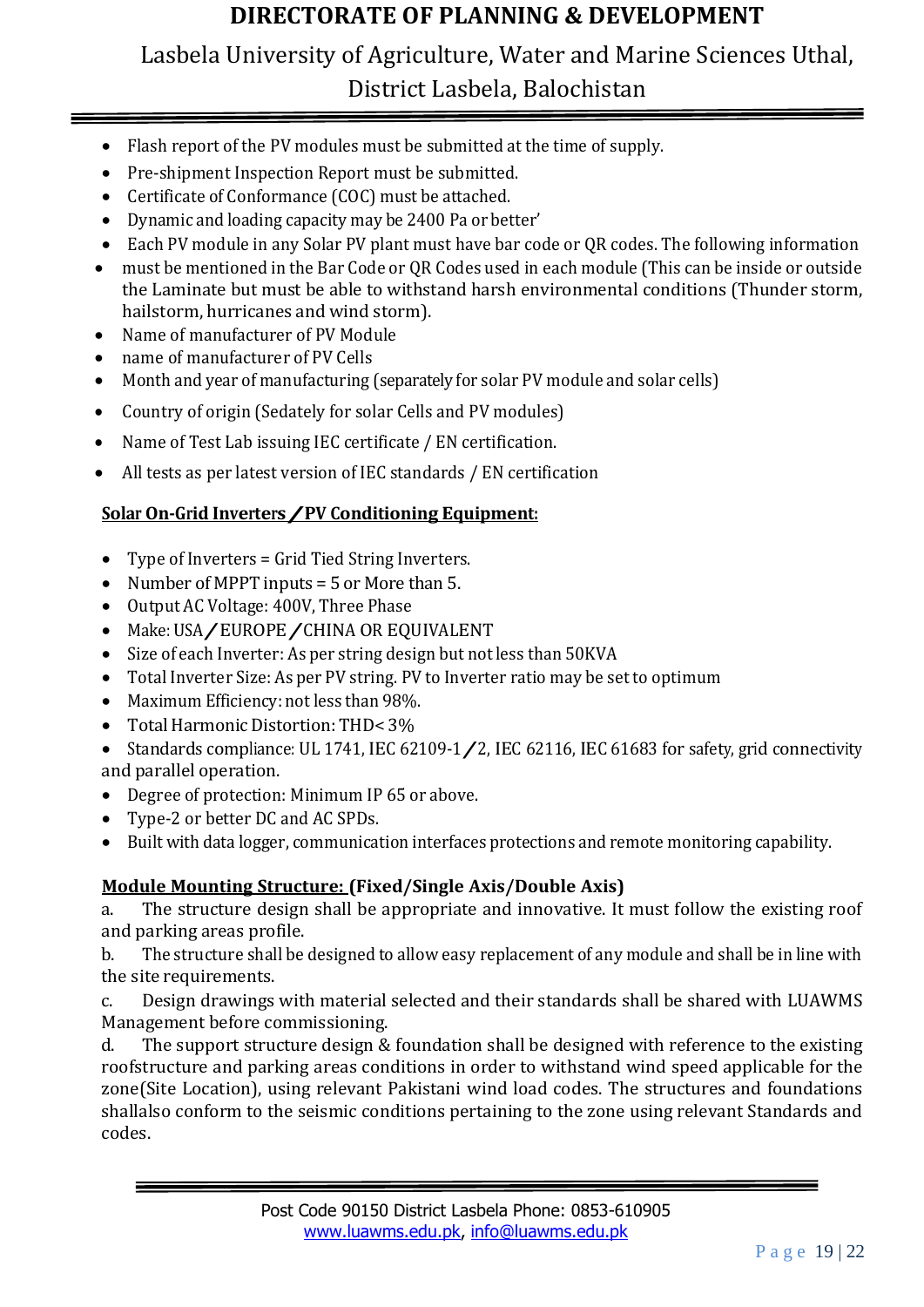



e. The structure must be designed with considering appropriate factor of safety. The bidder mustprovide the detail design and calculation for the structuredesign.

f. The structure shall be designed for simple mechanical and electrical installation. It shall supportSPV modules at a given orientation & tilt, absorb and transfer the mechanical loads to the roofstructure or parking areas properly.

g. The string structure may preferable be made of hot dipped galvanized steel of suitable size. Thethickness of galvanization should be as per the relevant standards for galvanization but minimum of 80 microns. It is to ensure that before galvanization the steel surface shall be thoroughly cleaned of any paint, grease, rust, scale, acid or alkali or such foreign material as are likely to interfere with the galvanization process.

h. The string structure shall be so designed that it will occupy minimum space without sacrificing

i. the output from SPV panels at the same time.

j. Nut & bolts, supporting structures including Module Mounting Structures shall have to be adequately protected from atmosphere and weather prevailing in thearea.

k. The string structure shall be grounded properly using maintenance free earthing.

l. The bidder/manufacturer shall specify installation details of the PV modules and the support structures with appropriate diagram anddrawings.

m. For multiple module mounting structures located in a single row, the alignment of all modulesshall be within minimum error limit.

n. Cable should pass from Pipes and Cable-ties shall be used to hold and guide the Pipes (cables/wires) from the modules to inverters or junction boxes. All the cables should be aesthetically tied to module mounting structure.

o. Bidder must submit all the quality test documents and test certificates complying with the requirement of the structure.

p. Every major Component of the Plant should be suitably named / tagged numbered for easy traceability, identification and maintenance

#### **Combiner Boxes:**

Must be manufactured with GI material with 99% copper strips in it for termination of PV strings and mustcomply with IP 65.

#### **MC4 Connectors:**

Qty: As per design Current rating: As per design Ingress protection: IP 65 or above Standard Compliance: EN 50521:2008

#### **Remote Monitoring:**

System must have capability for remote monitoring / remote string monitoring complete with communication interfaces, data logging and software. The contractor will have to configure the whole systemand show monitoring on Laptop or PC the parameters like Load watts, PV watts, DC energy and AC energy generation.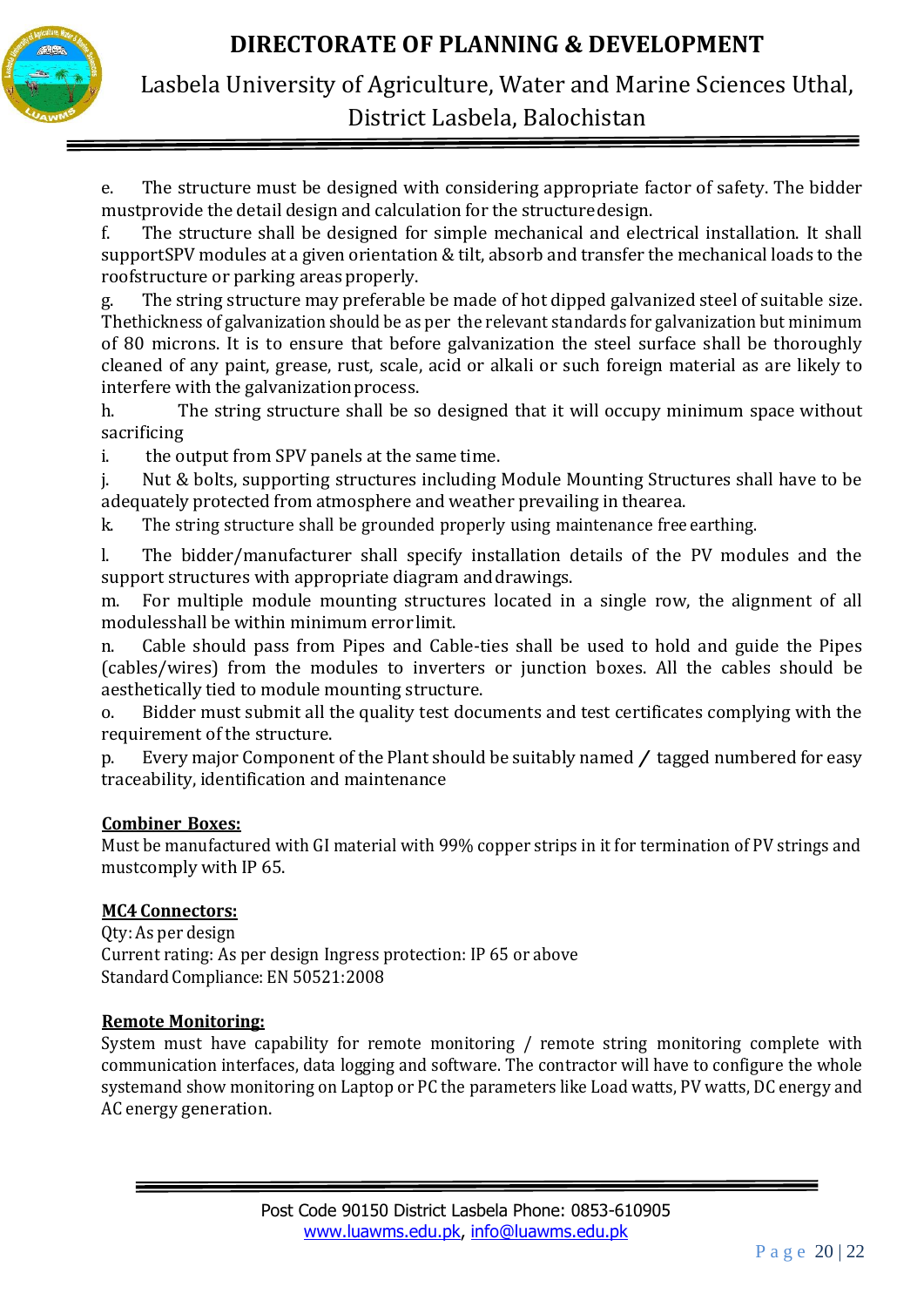

Lasbela University of Agriculture, Water and Marine Sciences Uthal, District Lasbela, Balochistan

## **Civil and Mechanical Work:**

The bidder shall have the sole responsibility for the whole civil and mechanical works for rooftop basedsolar mounting structures.

## **Manuals:**

The successful bidder will supply all the service and maintenance manuals in hard and soft copy of eachcomponent of the system after the signing of contract.

## **System Protections:**

System must be complete with all protections including DC and AC Disconnects, Surge protection,Lightering arresters, Grounding, weather sensors etc.

## **a. Surge Protection:**

(1) Surge protection shall be provided on theDC side and the AC side oftheDG facility.

(2) The DC surge protection devices (SPDs) shall be installed in the DC distribution box adjacentto the solar grid inverter and generator.

(3) The AC SPDs shall be installed in the AC distribution Cabinet adjacent to the DG facility.

(4) The SPDs earthing terminal shall be connected to earth through the above mentioneddedicated earthing system.

(5) The Lightening Arresters need to be provided for the buildings which are of more than 15meters height only.

## **b. Earthing Protection:**

Three separate dedicated and interconnected earth electrodes must be used for the earthing of the

solar PV system support structure with a total earth resistance not exceeding 5 ohms as below:

- (1) Equipment earth (DC) &
- (2) System earth (AC)
- (3) LA

## **Metering:**

Solar system must be equipped with necessary metering for measurement of DC and AC Power andEnergy, Power factor, Voltage, Current and Frequency.

## **PV DC Cables:**

- 99.9% copper cables with conductor withstanding at temperature of 120 Degree.
- Cables must be double insulated suitable for 1000V DC transmission.